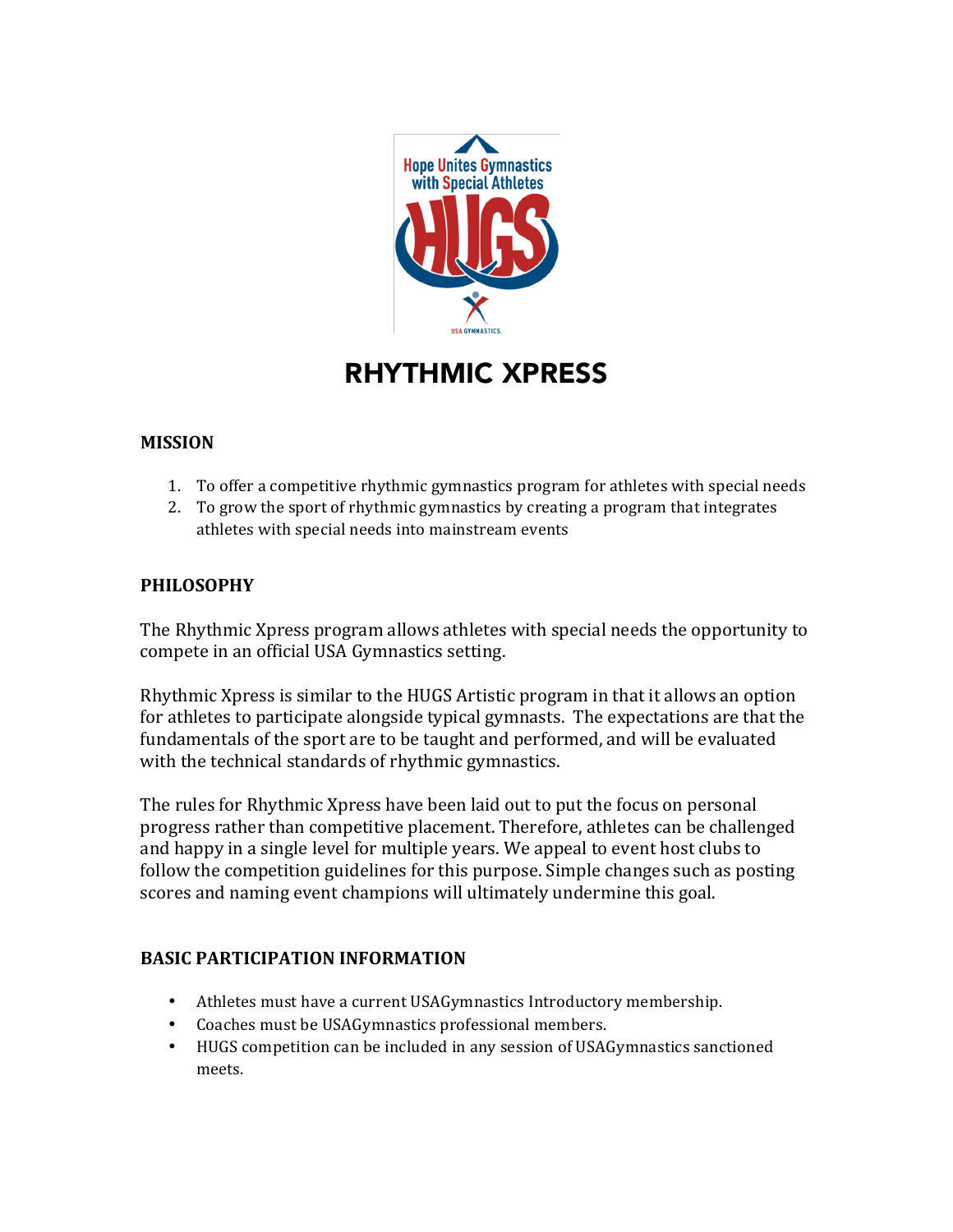Athletes may participate in up to 3 individual apparatus events and 2 group routines at a single competition. Price per entry is to be held at \$15 per individual routine and \$10 per athlete in each group routine. Therefore, the max entry fee for any single athlete will not exceed  $($15 \times 3) + ($10 \times 2) = $65$ .

In addition each team is encouraged/allowed to compete the TEAM FX Routine. Teams are allowed one routine per each 10 athletes they enter in the competition. Examples:

- A team has 5 athletes they may do one FX routine
- A team has 12 athletes they may do one routine with all 12 or 2 routines with 6 each, split 5 and 7, etc.
- A team has 25 athletes they may do three FX routines

The routine will be judged and receive achievement awards for the team but will not incur an additional cost.

# **PARTICIPATION LEVELS**

HUGS competition will include 4 levels of individual competition. Group competition will not be divided by levels.

- BRONZE Level is for athletes who perform seated. Corresponds to Special Olympics Levels A and B.
- SILVER Level corresponds to Special Olympics Levels C and 1.
- GOLD Level corresponds to Special Olympics Levels 2 and 3.
- PLATINUM Level corresponds to Special Olympics Level 4.

UNIFIED GROUP - A unified group consists of athletes with and without disabilities. In a unified group, there may be an equal number of athletes with and without disabilities, or the majority of the group must be athletes with disabilities.

# **ROUTINE COMPOSITION REQUIREMENTS (top half of score sheet)**

- For specific composition requirements, refer to the score sheets for each level.
- It is at the coach's discretion which body and apparatus skills in each routine are listed for credit.
- At any level, athletes may perform the Special Olympics routines or optional choreography. If optional choreography is used for Bronze, Silver, or Gold levels, the maximum time is 1 minute.

# **XPRESS CATEGORIES (bottom half of score sheet)**

Categories are described generally on the score sheet. Xpress categories are intended to encourage variety, originality, risk and performance ability. Refer to the individual score sheets for each level